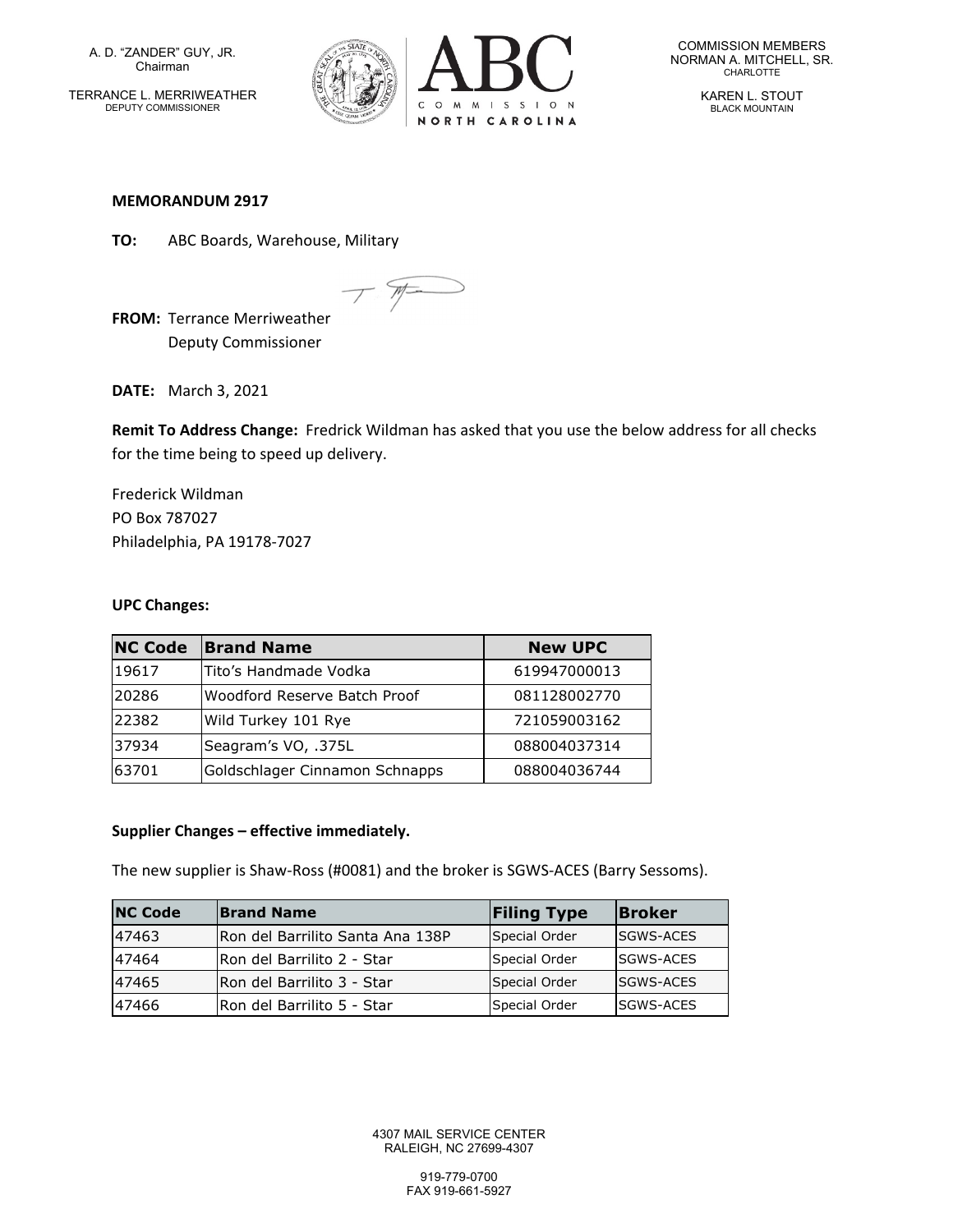The new supplier is Park St Imp/ Proof of Concept (#0896).

| <b>NC Code</b> | <b>Brand Name</b>               | <b>Filing Type</b> |
|----------------|---------------------------------|--------------------|
| 57084          | Barrow's Intense Ginger Liqueur | Special Order      |

The below products have moved from Vision Wine & Spirits to Total Beverage Solution (#0154). The broker will remain the same: RNDC ‐ Cardinal Division.

| <b>NC Code</b> | <b>Brand Name</b>                      | <b>Filing Type</b> |
|----------------|----------------------------------------|--------------------|
| 20947          | Barr an Uisce 1803 10Y                 | Discontinued       |
| 40013          | Barr an Uisce Wicklow Rare             | Special Order      |
| 40014          | Barr an Uisce Wicklow Hills            | Special Order      |
| 40015          | Barr an Uisce 1803 10Y                 | Special Order      |
| 40016          | Barr an Uisce 1803 16Y                 | Special Order      |
| 40277          | The English Original                   | Special Order      |
| 40279          | The English Smokey                     | Special Order      |
| 42890          | Rock Rose Gin                          | Special Order      |
| 42891          | Rock Rose Navy Strength Gin            | Special Order      |
| 48647          | Ron Centenario 30Y                     | Special Order      |
| 48648          | Ron Centenario 25Y                     | Special Order      |
| 48649          | Ron Centenario 20Y                     | Special Order      |
| 48650          | Ron Centenario 18Y                     | Special Order      |
| 48651          | Ron Centenario 12Y                     | Special Order      |
| 48652          | Ron Centenario 9Y                      | Special Order      |
| 48653          | Ron Centenario 7Y                      | Special Order      |
| 51738          | Dashfire Bourbon Old Fashioned RTD     | Special Order      |
| 51739          | Dashfire Chai White Russian RTD        | Special Order      |
| 51740          | Dashfire Elderflower Martinez RTD      | Special Order      |
| 51741          | Dashfire Fig & Cascara Manhattan RTD   | Special Order      |
| 51742          | Dashfire Lemon & Lavender Martini RTD  | Special Order      |
| 51743          | Dashfire Pomegranate El Presidente RTD | Special Order      |
| 62213          | Killepitsch Premium Krauter Liqueur    | Special Order      |
| 63668          | Pisa Liqueur                           | Special Order      |
| 64344          | Mayalen Machetazo Espadin Mezcal       | Special Order      |
| 64345          | Mayalen Machetazo Salmiana Mezcal      | Special Order      |
| 64346          | Mayalen Machetazo Wild Cupreata Mezcal | Special Order      |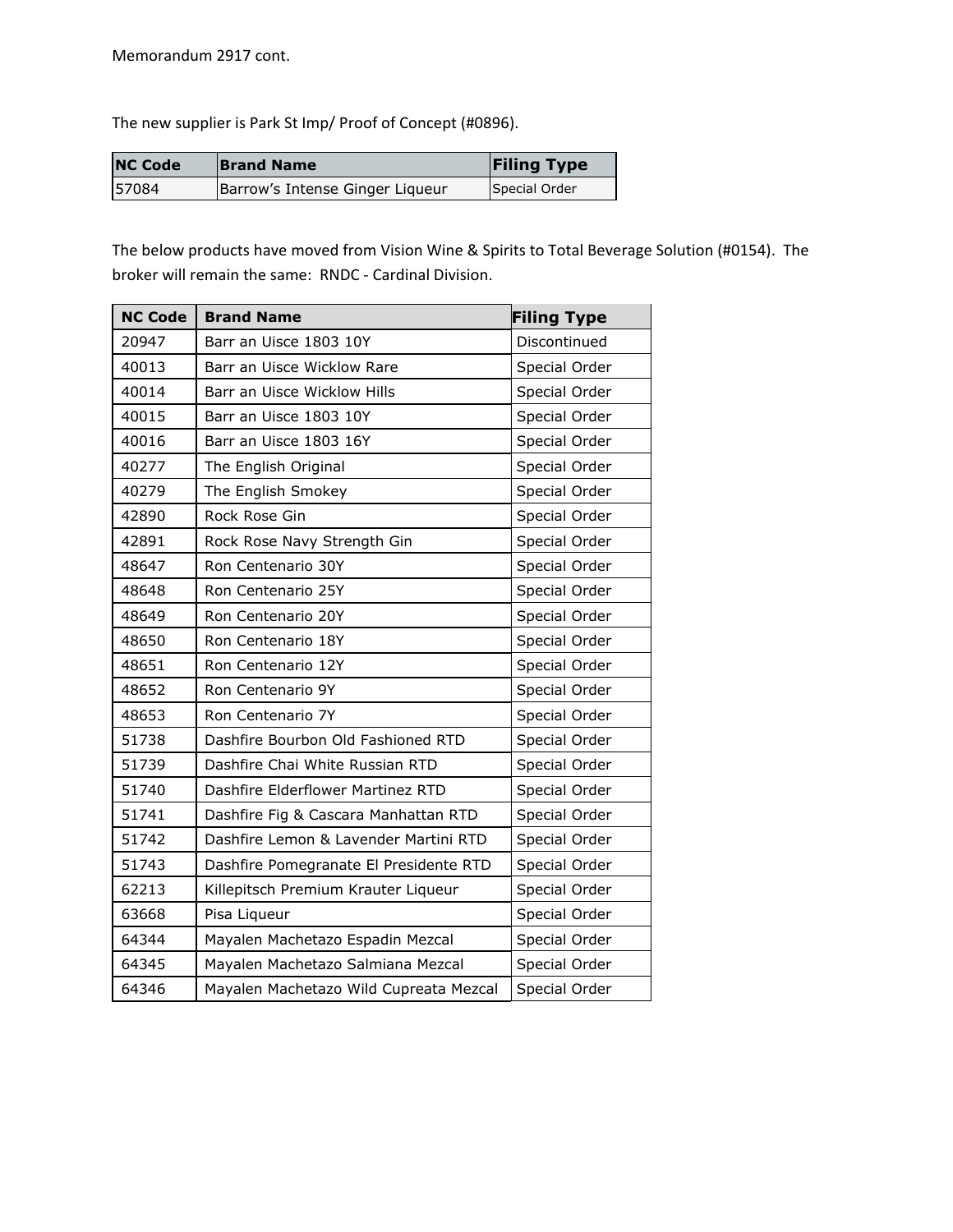# **Moved from Special Order to Listed effective 3/1/2021:**

|       | <b>NC Code Brand Name</b>                      |
|-------|------------------------------------------------|
| 23000 | Clyde May's Alabama Style Whiskey              |
| 25217 | Redwood Empire Pipe Dream Bourbon              |
| 42604 | Empress 1908 Gin                               |
| 46568 | Stoli Salted Karamel (was NC code 19879)       |
| 62485 | Passoa Liqueur                                 |
| 63912 | Pierre Ferrand Dry Curacao (was NC code 00709) |
| 65088 | Siete Leguas Blanco                            |
| 65236 | Dorado Gold                                    |

# **Supplier Clarification:**

The supplier for all the below products should be Raleigh Rum Company (#0517)

| <b>NC Code</b> | <b>Brand Name</b>              | <b>Filing Type</b> |
|----------------|--------------------------------|--------------------|
| 19660          | lProcrastinator's Reserve      | Special Order      |
| 66700          | Oak City Amaretto              | Listed             |
| 66702          | Raleigh Rum Co. White Rum      | Listed             |
| 66705          | Raleigh Rum Co. Spiced Rum     | Listed             |
| 66706          | Raleigh Rum Co. Sweet Dark Rum | Listed             |
| 66707          | Carolina Reaper Pepper Rum     | Listed             |

# **Proof and Age Changes:**

| <b>NC Code</b> | <b>Brand Name</b>                   | <b>New Proof</b> | <b>New Age</b> |
|----------------|-------------------------------------|------------------|----------------|
| 31394          | Redemption Bourbon                  | 88               |                |
| 66026          | Blonde Whiskey                      | 90               | 8Y             |
| 120286         | <b>Woodford Reserve Batch Proof</b> | 128.3            |                |

## **Brand Name Changes:**

| <b>NC Code</b> | <b>Brand Name</b>                   |
|----------------|-------------------------------------|
| 22456          | Journeyman Last Feather Rye Organic |
| 23028          | Journeyman Featherbone Organic      |

### **Bottles Per Case Change:**

|       | <b>NC Code</b> Brand Name    | $B/C$ Case Cost | Retail  |
|-------|------------------------------|-----------------|---------|
| 64079 | La Pinta Pomegranate Liqueur | \$94.01         | \$29.95 |